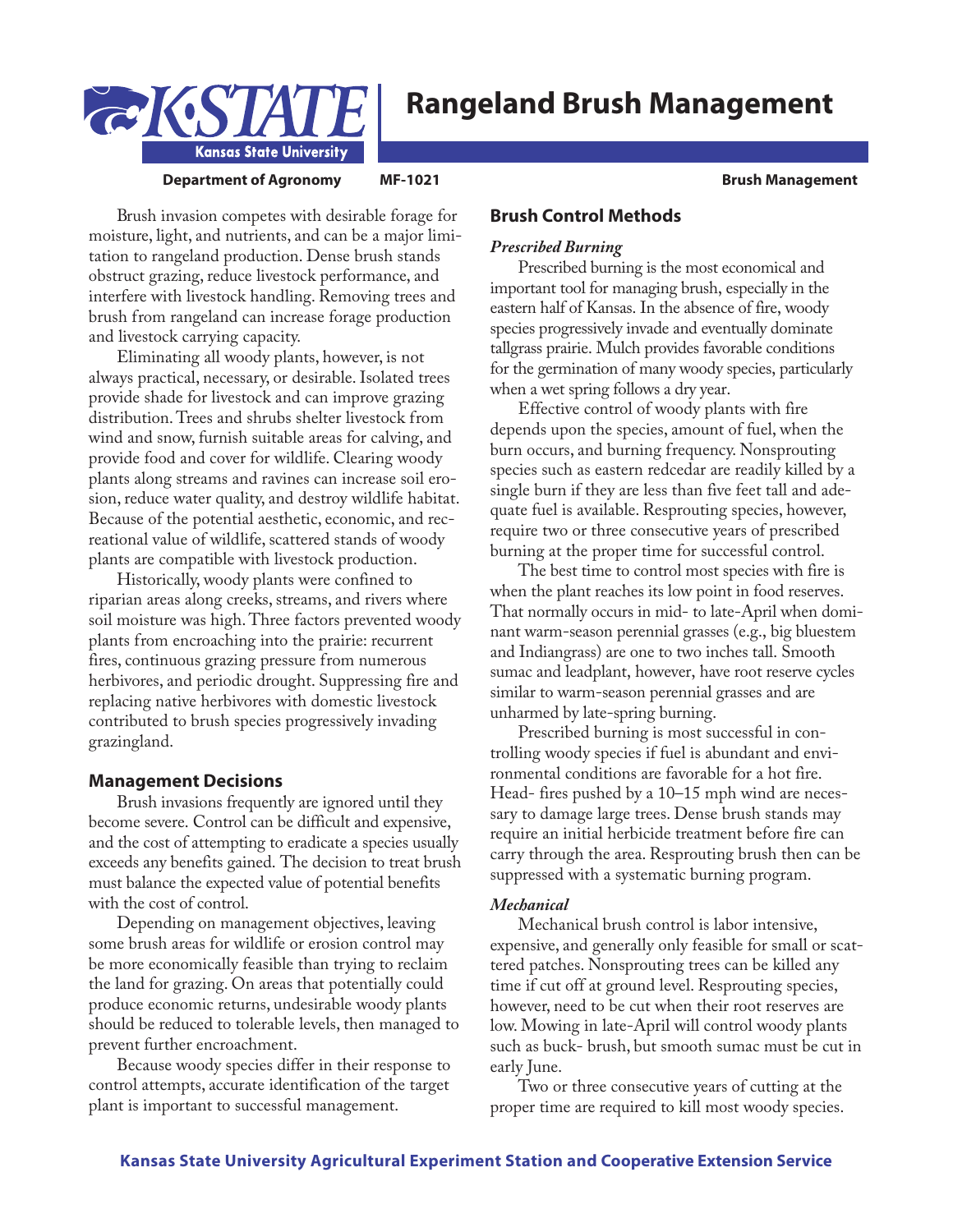Resprouting of some trees, such as hedge and honeylocust, can be prevented by applying a herbicide to the stump immediately after cutting.

Dense stands of trees or brush can be cleared with bulldozers; however, surviving roots may resprout. Bulldozing also destroys desirable plant species, and reseeding usually is necessary to prevent erosion.

#### *Herbicides*

Most woody plants are susceptible to properly applied herbicides. Herbicide effectiveness depends upon using the proper chemical at the correct time and rate. Each species has a period when it is most susceptible. Environmental factors such as precipitation, temperature, and wind also affect herbicide activity.

Herbicides should not be applied unless registered for use on the site and target brush species. Application equipment should be accurately calibrated to obtain maximum control and prevent environmental damage. **Follow label instructions carefully** and use herbicides with caution. Consult your county Extension office for the latest herbicide recommendations.

Herbicides can be applied several ways, but methods used in combination with mechanical control are time consuming and only practical for individual trees or minor invasions.

**Broadcast spray.** Foliar herbicides may be applied either with ground equipment or aircraft. Ground equipment sprays are suited for individual plants or scattered brush stands, but aerial applications are necessary for dense stands, large areas, or rugged terrain.

Timing is critical for successful brush control. Normally, foliar herbicides are applied in the spring after leaves have fully expanded and plants are actively growing. Good spray coverage is important. Dense brush stands require high application volumes to ensure coverage on understory plants. To be effective, foliar herbicides must be absorbed and translocated. Consequently, optimum control requires thoroughly wetting the leaves and favorable growing conditions.

**Soil Applied.** Applying pellet, granular, or liquid herbicides to the soil surface in a grid pattern or evenly spaced under the drip line controls many brush species. Treatment should be timed to coincide with anticipated rainfall in early- to late-spring. Soil applied herbicides should not be applied when the soil is frozen or saturated with water.

**Basal bark.** Applying a herbicide and diesel oil mixture (see label instructions) to the lower portion of the trunk will control many species. Large trees or species with thick bark may not be susceptible to this treatment. The entire circumference of the trunk up to 18 inches above ground should be soaked. Basal bark sprays are most successful from mid-July to mid-January, but should not be applied when the bark is wet or when the temperature is below freezing.

**Girdle or Frill.** For trees larger than five inches in diameter, grooves or notches can be cut in the trunk. Herbicides applied to the cuts will penetrate the sapwood and control most species.

**Cut stump.** Cutting woody species at ground level and immediately applying the proper herbicide to the cut surface will usually prevent resprouting.

## *Grazing Management*

Woody plant seedlings and sprouts are stunted by livestock browsing in moderate or heavily stocked pastures. Consequently, woody plants seem to spontaneously appear if livestock are removed from heavily grazed range. Deer and goats consume large amounts of browse. Cattle, however, normally do not eat mature woody plants except for occasional variety. An exception is yucca, which can be controlled in western Kansas with continuous grazing by cows during winter.

## **Which Method To Use?**

Selecting a brush control method depends on the plant species, size of invasion, topography, economics, adjacent land use, and management objectives. Combinations of methods often are less costly and more effective than a single method, particularly with mixed brush species. Prescribed burning followed by herbicide applications on the regrowth improves control of persistent species. Because successful brush control normally requires follow-up treatments, applying herbicides to prevent sprouting is more efficient than repeatedly killing regrowth.

#### **Summary**

Brush management is an important factor in properly managing rangeland. The key to brush management is recognizing potential problems and controlling them before they become severe. Once brush is reduced to tolerable levels, good grazing and pasture management can limit recurrence.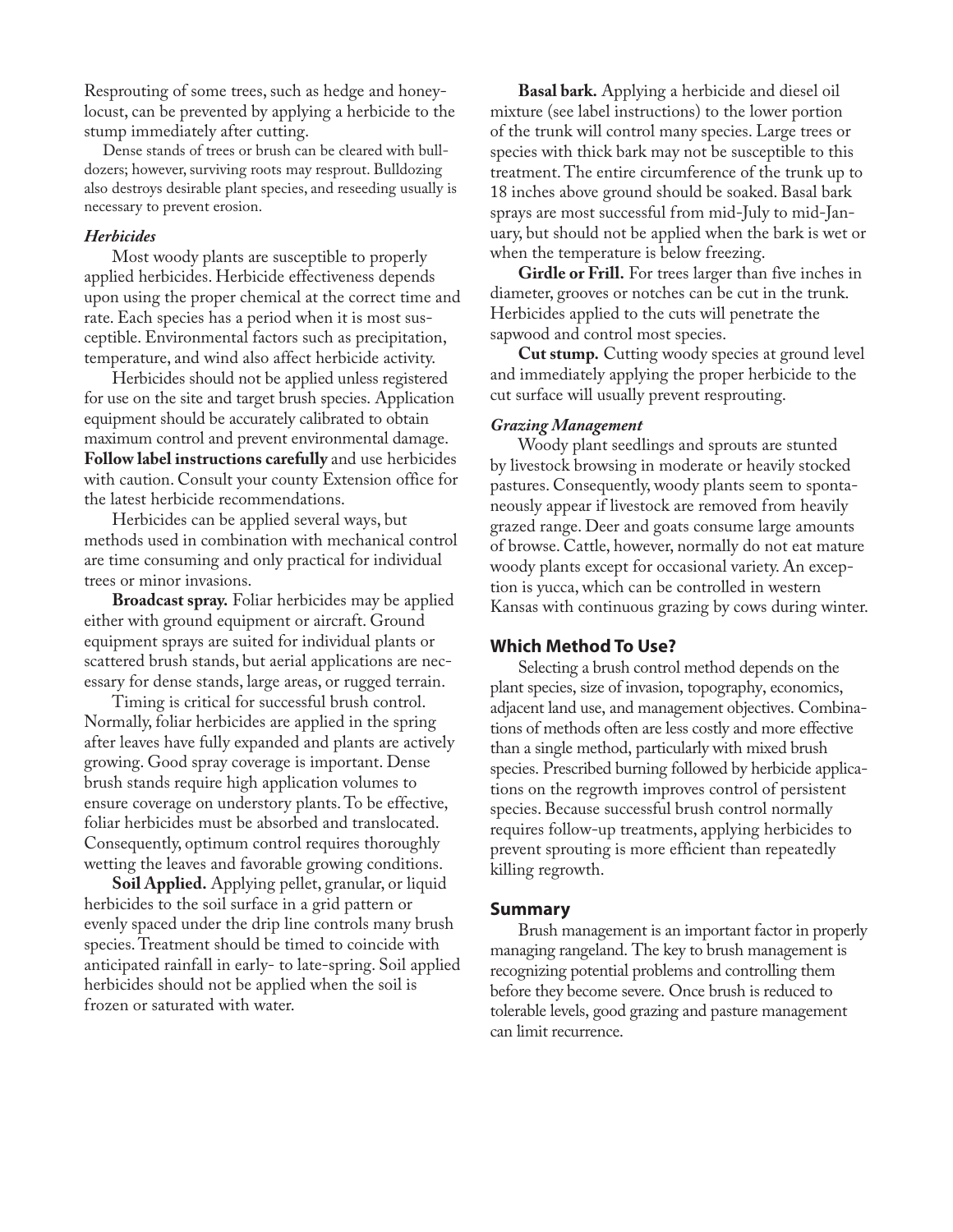